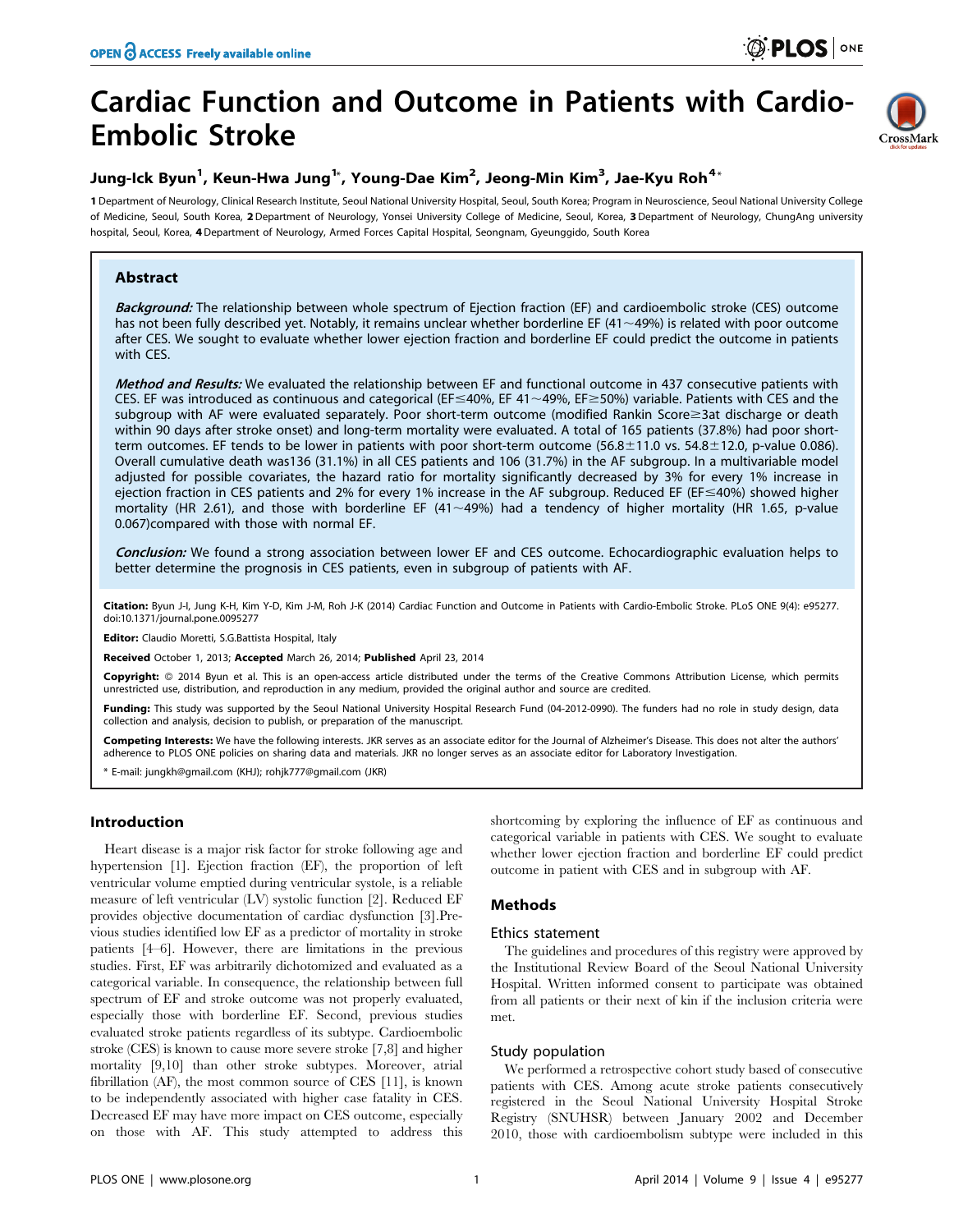study. Patients with transient ischaemic symptom or those without documented EF measurement were excluded. The SNUHSR is a prospective hospital based registry for patients with acute ischemic stroke or transient ischemic attack admitted within 7 days after symptom onset. The registry dataset included information of demographics, stroke subtypes, vascular risk factors, investigations performed in the hospital and neurological outcomes at discharge. Clinical, radiological and laboratory evaluations allowed us to disclose the stroke etiology and the diagnosis of CES was made according to the Trial of ORG10172 in Acute Stroke Treatment (TOAST) classification [12].

# Vascular risk factors and cardiac evaluation

We collected demographics, vascular risk factors and inhospital evaluation and management for each patient. Vascular risk factors included history of previous stroke, hypertension, diabetes mellitus, hyperlipidemia and smoking. Hypertension was defined as a systolic blood pressure  $>140$  mm Hg, a diastolic blood pressure  $>90$  mm Hg and/or current use of antihypertensive agents. Diabetes mellitus was diagnosed by the relevant clinical or drug history or the biochemical evidence of at least two measurements of fasting blood glucose readings  $>$ 7 mmol/L. Dyslipidemia was defined as current use of lipidlowering agents or at least two elevated serum lipid measurements (total cholesterol  $>6.2$  mmol/L or low-density lipoprotein-cholesterol  $\geq\!4.1$  mmol/L). Smoking was defined as tobacco use within  $1$ month of admission [13]. Hemorrhagic transformation was documented when initial or follow-up brain imaging revealed hemorrhage on the site of ischemic stroke. The severity of the stroke was evaluated by a trained neurologist using National Institute of Health Stroke Scale (NIHSS) and disability was accessed using modified Rankin score (mRS) at admission and at discharge. NIHSS is a 11-item neurologic examination stroke scale for use in acute stroke therapy trials [14].The modified Rankin scale is a commonly used scale measuring disability or dependence in activities of daily life in stroke patients [15].

Standard cardiac evaluation included 12-lead electrocardiography (ECG)and transthoracic echocardiography. Holter monitoring or transesophageal echocardiography was performed when standard cardiac evaluation did not reveal any cardioembolic source in high clinical suspicion of CES. Diagnosis of AF was made when there was a documented history of paroxysmal AF or ECG data showing AF during hospitalization. Both chronic and paroxysmal AF was included. Echocardiogram was performed with the patient resting supine in the left lateral position during hospital admission and interpreted by a trained cardiologist. EF was calculated by biplane modified Simpson's method [16].

#### Outcome parameters

Poor short-term functional outcome and long-term mortality were evaluated. Poor short-term outcome was characterized by  $mRS \geq 3$ at discharge or death within 90 days after stroke onset. Mortality data were obtained from the Korean National Vital Statistics system with currency of December 2010. In Korea, all deaths must be reported to the National Vital Statistical Office by law and the data are known to be reliable [17].

#### Statistical analysis

Statistical analysis was performed to evaluate the relationship between EF and outcome parameters. Patients with CES and the subgroup with AF were evaluated separately. All data in this study are expressed as mean  $\pm$  standard deviations (SD) or numbers (percentages). Continuous variables were tested for normal distribution with the Kolmogorov-Smirnov test. Mann-Whitney

U test was used to compare EF according to short-term functional outcome. EF according to mRS and 90 days mortality was separately analyzed using Kruskal-Wallis one-way analysis of variance and Mann-Whitney U test respectively. Predictors for outcome were determined by multivariate logistic regression analysis. All variables except for age, EF and NIHSS were dichotomized. EF was first introduced as continuous variable. And we divided EF into three groups  $(\leq 40\%$ ,  $41 \sim 49\%$ ,  $> 50\%$  and introduced it as a categorical variableto further evaluate the relationship between EF and CES outcome. Age was introduced as continuous variable and NIHSS was categorized into three groups following the usual criteria  $[18]$ : NIHSS score  $\leq$ 7, NIHSS  $7-14$  and NIHSS score  $>14$ . Comparisons between groups were analyzed as follows: continuous variables by Student's t-test (2-sided) or Mann-Whitney U test and categorical variables by Pearson's chi square test. Variables with p-value  $\leq 0.1$  in univariate analysis were entered into the multivariate model.

To identify relationship between EF and long-term mortality, we first used multivariate Cox regression model introducing EF as a continuous variable. The model adjusted possible predictors of mortality and morbidity including age, sex, previous history of stroke, hypertension, diabetes, dyslipidemia, smoking, NIHSS at admission, intra-venous or intra-arterial thrombolysis, hemorrhagic transformation and warfarin at discharge. To further evaluate the relationship between EF and long-term mortality, we divided the range of EF into 3 groups as previously described: normal  $($ 50%), borderline (41–49) and reduced  $(\leq 40\%)$  [3]. Kaplan-Meier analysis was used to estimate survival condition and the log-rank test was used to compare rate estimates according to EF. The same Cox regression model was applied to evaluate relationship between long-term mortality and the three EF groups. The variables were cross tabulated to discard multicollinearity. Probability values of  $\leq 0.05$  were considered statistically significant. SPSS software (SPSS 12.0, SPSS Inc., Chicago, IL, USA) was used for the analysis.

#### Results

# Patient characteristics and cardiac sources of embolism

Of 2,543 patients registered in SNUHSR between January 2002 and December 2010, 467 patients with CES were initially enrolled. Thirty patients were excluded from this study: 20 with transient ischemic symptom and 10 without documented EF. Finally, a total of 437 patients were included in this study. (Figure 1) The median age of the patients was 69 years (IQR, 61– 76) and 57.4% were male. Patients in the subgroup with AF were older, had a higher vascular risk burden and presented with more severe deficits than those without AF. (Table 1) The mean EF was  $56.02 \pm 11.40\%$  (median EF 57.0%). The distribution of EF is shown in Figure 2. Patients with decreased EF were predominantly male, but prevalence of vascular risk factors and stroke severity were similar between groups. (Table S1 in File S1).

In terms of CES etiology, atrial dysrhythmia without structural heart disease was documented in 232 (53.1%) patients, structural heart disease with sinus rhythm in 71 (16.2%) of patients, and combined disease in 104 (23.8%) patients. The remaining 30 (6.8%) patients showed other etiologies: 3 with LA myxoma, 5 with LA thrombus, 5 with LV thrombus and 16 with PFO. The most frequent cardiac source of embolism was AF (76.4%), followed by systolic HF (11.6%). Detailed etiologies of CES are shown in Table S2 in File S1.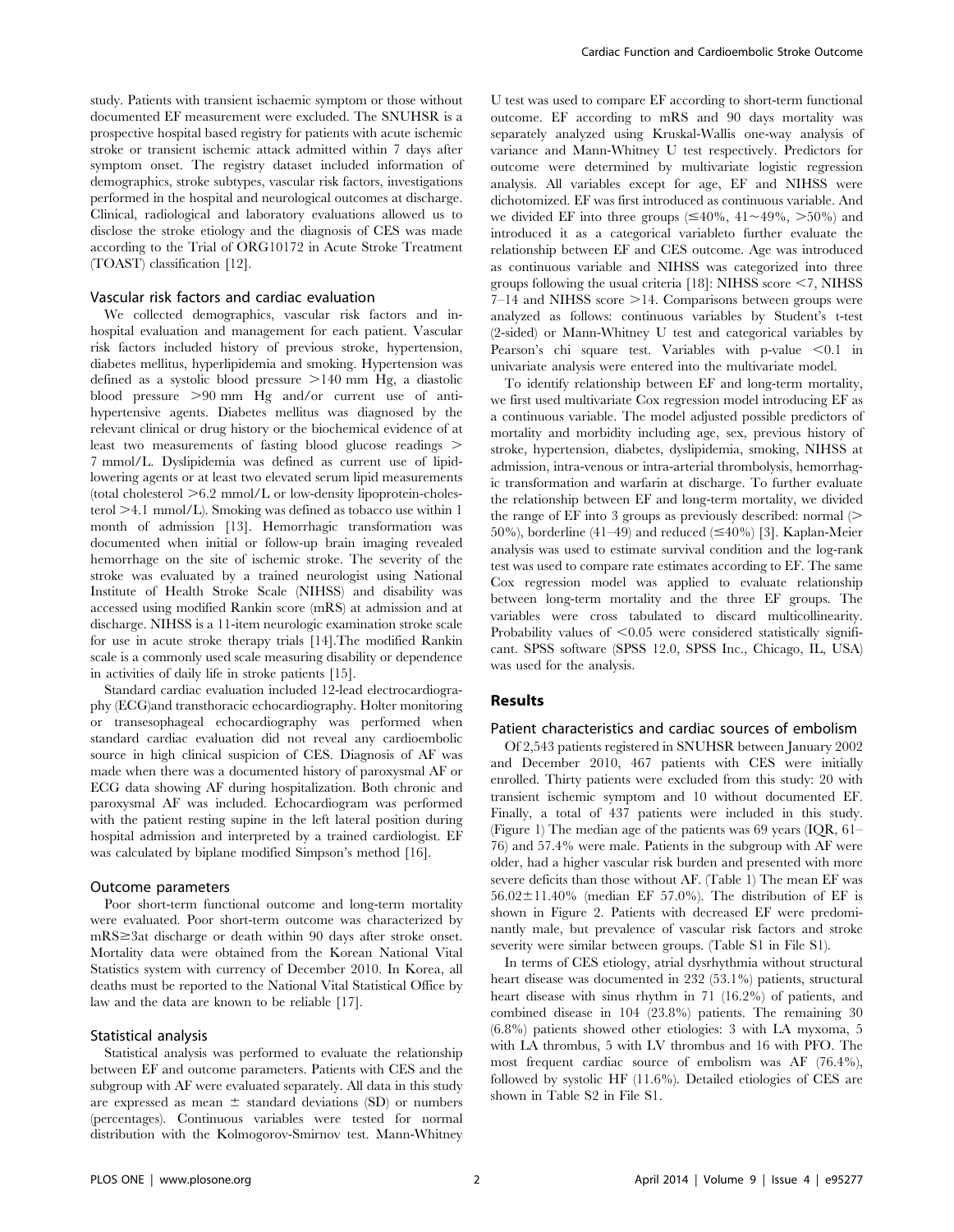

Figure 1. Flow chart of patient enrollment. Abbreviations: SNUHSR: Seoul National University Hospital Stroke Registry, CES: Cardio-embolic stroke, TIA: Transient ischemic attack, EF: Ejection Fraction.

doi:10.1371/journal.pone.0095277.g001

# Functional outcome at discharge and short-term mortality

The median mRS score at discharge was 2 (IQR, 1–4) in CES patients and in the AF subgroup. All patients were followed up in OPD clinic at 3 months and a total 165 patients (37.8%) had poor short-term outcome. While EF was not significantly different according to the discharge mRS (p-value 0.124), EF tended to be lower in patients with poor short-term outcome  $(56.8 \pm 11.0 \text{ vs.})$  $54.8 \pm 12.0$ , p-value 0.086). Twenty seven CES patients (6.2%) died within 90 days after admission and EF was significantly higher in the living group. (Figure 3) EF was able to predict 90 day mortality (adjusted OR 0.94) in the multivariate analysis. Older age (adjusted  $OR = 1.05$ ), initial stroke severity (adjusted  $OR = 13.18$  and warfarin after discharge  $(OR \ 0.33)$  were also associated with 90 day mortality. In the AF subgroup analysis, the 90 day mortality rate was 6.3% and EF showed a tendency to be associated with the 90 day mortality (adjusted OR 0.96), along with the initial stroke severity (adjusted OR 12.63). Age (adjusted OR 1.06) diabetes (adjusted OR 3.42) and warfarin by discharge (adjusted OR 0.35) were independently associated with the 90 day mortality. (Table 2)

# Long-term mortality

Overall cumulative death was136 (31.1%) in all CES patients and 106 (31.7%) in the AF subgroup. The relationship between EF and long-term mortality is shown in Table 3. In a multivariable model adjusted for possible covariates, the hazard ratio for mortality significantly decreased by 3% for every 1% increase in ejection fraction in CES patients and 2% for every 1% increase in the AF subgroup. Older patients and those with severe stroke had higher mortality. Patients with hyperlipidemia and statin prescription were



Figure 2. Distribution of EF in included CES patients. Abbreviations: EF:Ejection fraction, CES: Cardioembolic stroke. doi:10.1371/journal.pone.0095277.g002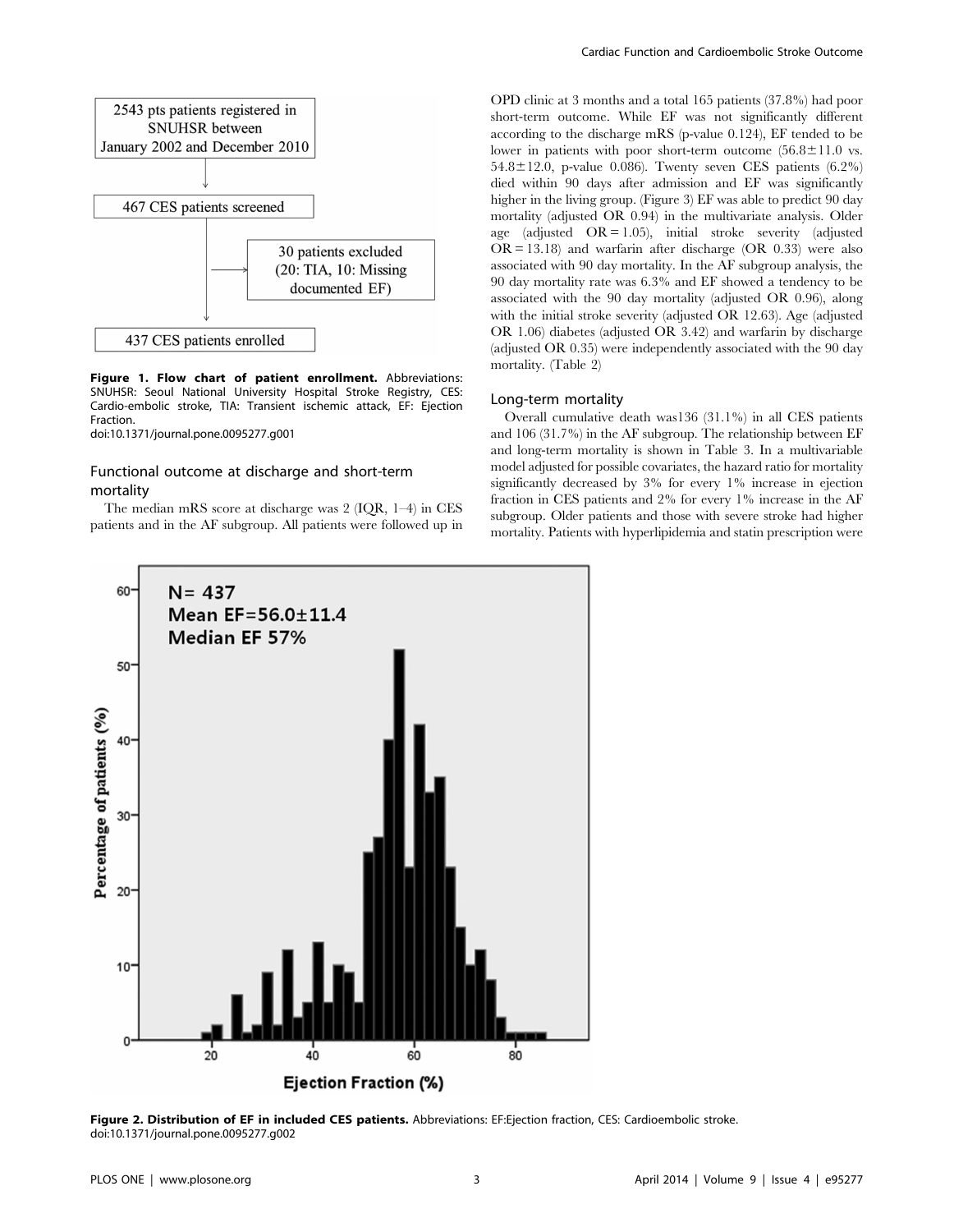## Table 1. Basic demographics.

|                            | Total $(n=437)$ | <b>Subgroup with AF</b> | <b>Subgroup without AF</b> | P value |
|----------------------------|-----------------|-------------------------|----------------------------|---------|
|                            |                 | $(n = 334)$             | $(n = 103)$                |         |
| Age (years)                | $67.2 \pm 12.9$ | $69.7 \pm 10.8$         | $59.2 \pm 15.8$            | < 0.001 |
| Male                       | 251 (57.4)      | 182 (54.5)              | 69 (67.0)                  | 0.025   |
| Previous stroke            | 88 (20.1)       | 72 (21.6)               | 16 (18.2)                  | 0.183   |
| Hypertension               | 257 (58.8)      | 214 (64.1)              | 43 (41.7)                  | < 0.001 |
| <b>Diabetes</b>            | 115 (26.3)      | 92 (27.5)               | 23(22.3)                   | 0.293   |
| Hyperlipidemia             | 79 (18.1)       | 62 (18.6)               | 17(21.5)                   | 0.635   |
| Smoking                    | 100 (22.9)      | 71 (21.3)               | 29 (28.2)                  | 0.145   |
| Initial NIHSS              |                 |                         |                            | 0.006   |
| $<$ 7                      | 248 (56.8)      | 177 (53.0)              | 71 (68.9)                  |         |
| $7 - 14$                   | 89 (20.4)       | 78 (23.4)               | 11(10.7)                   |         |
| $\geq 14$                  | 100 (22.9)      | 79 (23.7)               | 21(20.4)                   |         |
| IV or IA thrombolysis      | 81 (18.5)       | 64 (19.2)               | 17(16.5)                   | 0.544   |
| Discharge Warfarin         | 344 (78.7)      | 275 (82.3)              | 69 (67.0)                  | 0.001   |
| Hemorrhagic transformation | 92(21.1)        | 80 (24.0)               | 12(11.7)                   | 0.007   |

Values are mean $\pm$ SD or number of patients (percentage).

AF: Atrial fibrillation, NIHSS: National Institutes of Health Stroke Scale, IV: Intravenous, IA: Intraarterial,

doi:10.1371/journal.pone.0095277.t001



Figure 3. EF according to short-term functional outcome (A), 90 days mortality (B), and mRS in CES patients (C). ns: not significant, \*\*\*. p-value <0.01. Abbreviations: ns: not significant, EF, Ejection fraction.mRS: modified Rankin Scale, CES: Cardioembolic stroke. doi:10.1371/journal.pone.0095277.g003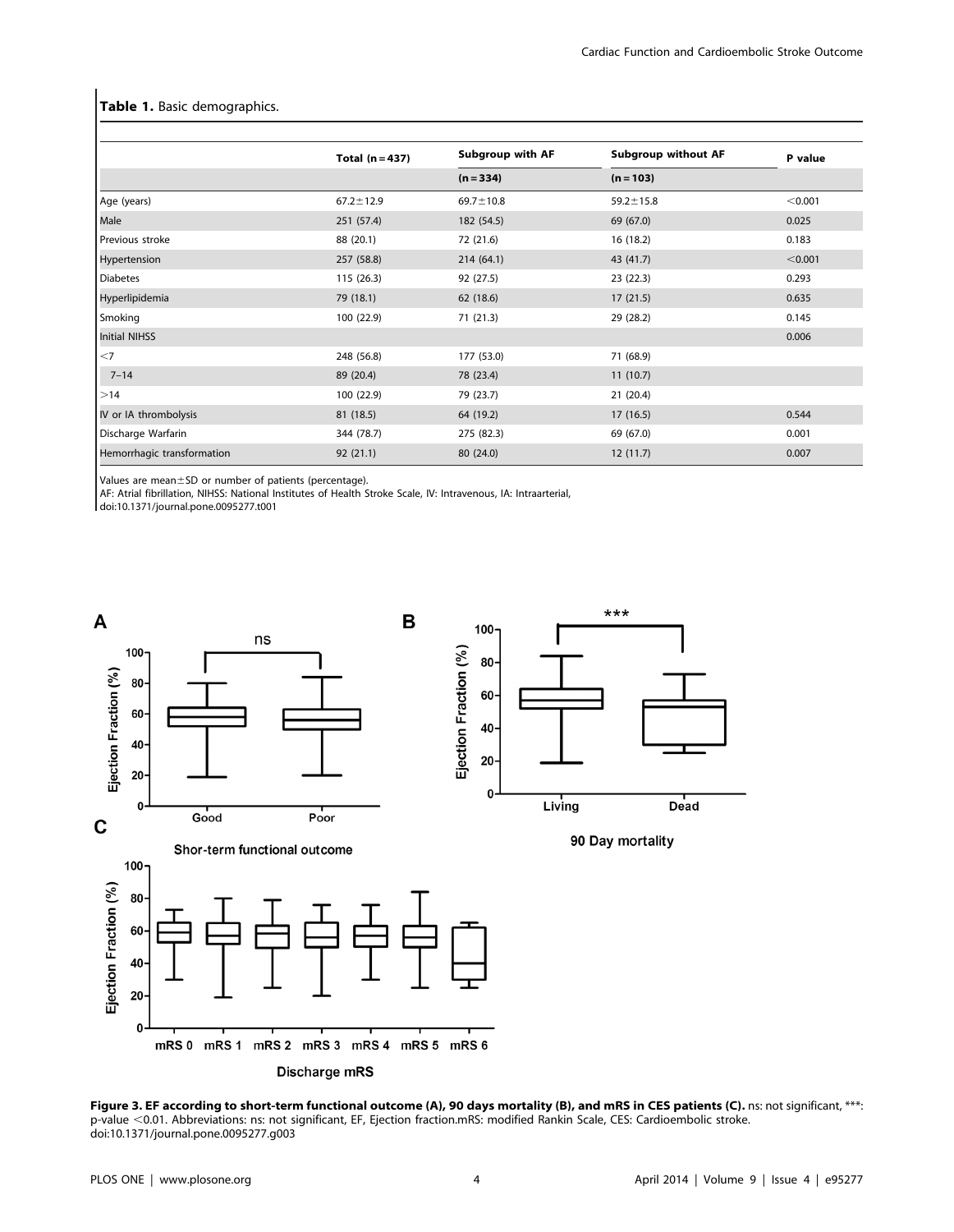| Table 2. Univariate and Multivariate analysis for 90 days |                        |         | mortality.             |        |                                                                                                                                                                                                           |         |                        |       |
|-----------------------------------------------------------|------------------------|---------|------------------------|--------|-----------------------------------------------------------------------------------------------------------------------------------------------------------------------------------------------------------|---------|------------------------|-------|
|                                                           |                        |         |                        |        |                                                                                                                                                                                                           |         |                        |       |
|                                                           | CES patients (27/437)  |         |                        |        | CES patients with AF (21/334)                                                                                                                                                                             |         |                        |       |
|                                                           | õ                      | Δ.      | <b>Adjusted OR</b>     | $\sim$ | ã                                                                                                                                                                                                         | Δ.      | <b>Adjusted OR</b>     | Δ.    |
|                                                           | (95% CI)               |         | (95% CI)               |        | (95% CI)                                                                                                                                                                                                  |         | (95% CI)               |       |
| 쑵                                                         | $0.94(0.91 - 0.97)$    | 0.001   | $0.94(0.91 - 0.98)$    | 0.001  | $0.94(0.91 - 0.98)$                                                                                                                                                                                       | 0.001   | $0.96(0.92 - 1.00)$    | 0.051 |
| Age                                                       | $1.07(1.03 - 1.11)$    | 0.001   | $1.05(1.01 - 1.11)$    | 0.028  | $1.08(1.03 - 1.13)$                                                                                                                                                                                       | 0.003   | $1.06(1.00 - 1.13)$    | 0.042 |
| Sex (Male)                                                | $0.92(0.42 - 2.02)$    | 0.838   |                        |        | $0.91(0.38 - 2.21)$                                                                                                                                                                                       | 0.841   |                        |       |
| Previous stroke                                           | $0.68$ $(0.23 - 2.01)$ | 0.479   |                        |        | $0.37(0.08 - 1.61)$                                                                                                                                                                                       | 0.183   |                        |       |
| Hypertension                                              | $1.20(0.54 - 2.70)$    | 0.651   |                        |        | $0.91(0.36 - 2.25)$                                                                                                                                                                                       | 0.831   |                        |       |
| <b>Diabetes</b>                                           | 2.38 (1.08-5.26)       | 0.031   | $2.10(0.78 - 5.53)$    | 0.144  | 3.15 (1.29-7.70)                                                                                                                                                                                          | 0.012   | $3.42(1.14 - 10.24)$   | 0.028 |
| Hyperlipidemia                                            | $0.55(0.16 - 1.87)$    | 0.338   |                        |        | $0.44(0.10 - 1.96)$                                                                                                                                                                                       | 0.283   |                        |       |
| Smoking                                                   | $0.40(0.12 - 1.37)$    | 0.145   |                        |        | $0.60(0.17 - 2.10)$                                                                                                                                                                                       | 0.424   |                        |       |
| Initial NIHSS                                             |                        | < 0.001 |                        | 0.008  |                                                                                                                                                                                                           | 0.002   |                        | 0.077 |
| $\sqrt{2}$                                                | 1.00 (Reference)       |         | 1.00 (Reference)       |        | 1.00 (Reference)                                                                                                                                                                                          |         | 1.00 (Reference)       |       |
| $7 - 14$                                                  | 10.50 (2.14-51.55)     | 0.004   | $6.10(1.08 - 34.50)$   | 0.041  | 17.35 (2.1043.60)                                                                                                                                                                                         | 0.008   | 8.01 (0.88-73.00)      | 0.065 |
| $\frac{1}{4}$                                             | 27.00 (6.13-118.86)    | < 0.001 | 13.18 (2.48-70.08)     | 0.002  | 34.67(4.45270.24)                                                                                                                                                                                         | 0.001   | $12.63(1.40 - 114.34)$ | 0.024 |
| IV or IA thrombolysis                                     | 5.51 (2.48-12.26)      | < 0.001 | $2.44(0.78 - 6.55)$    | 0.077  | 5.40 (2.18-13.35)                                                                                                                                                                                         | < 0.001 | 2.18 (0.74-6.37)       | 0.156 |
| Discharge Warfarin                                        | $0.13(0.06 - 0.30)$    | < 0.001 | 0.33 (0.12-0.88)       | 0.027  | $0.11 (0.04 - 0.27)$                                                                                                                                                                                      | < 0.001 | $0.35(0.12 - 1.08)$    | 0.067 |
| Hemorrhagic transformation                                | $3.30(1.49 - 7.33)$    | 0.003   | $0.76$ $(0.27 - 2.08)$ | 0.588  | 2.06 (0.82-5.17)                                                                                                                                                                                          | 0.123   |                        |       |
|                                                           |                        |         |                        |        | CES: cardioembolic stroke, AF: Atrial fibrillation, OR: Odds Ratio, CI: Confidence Interval, EF: Ejection Fraction,NIHSS: National Institutes of Health Stroke Scale, IV: Intra-venous, IA: Intra-artery. |         |                        |       |

doi:10.1371/journal.pone.0095277.t002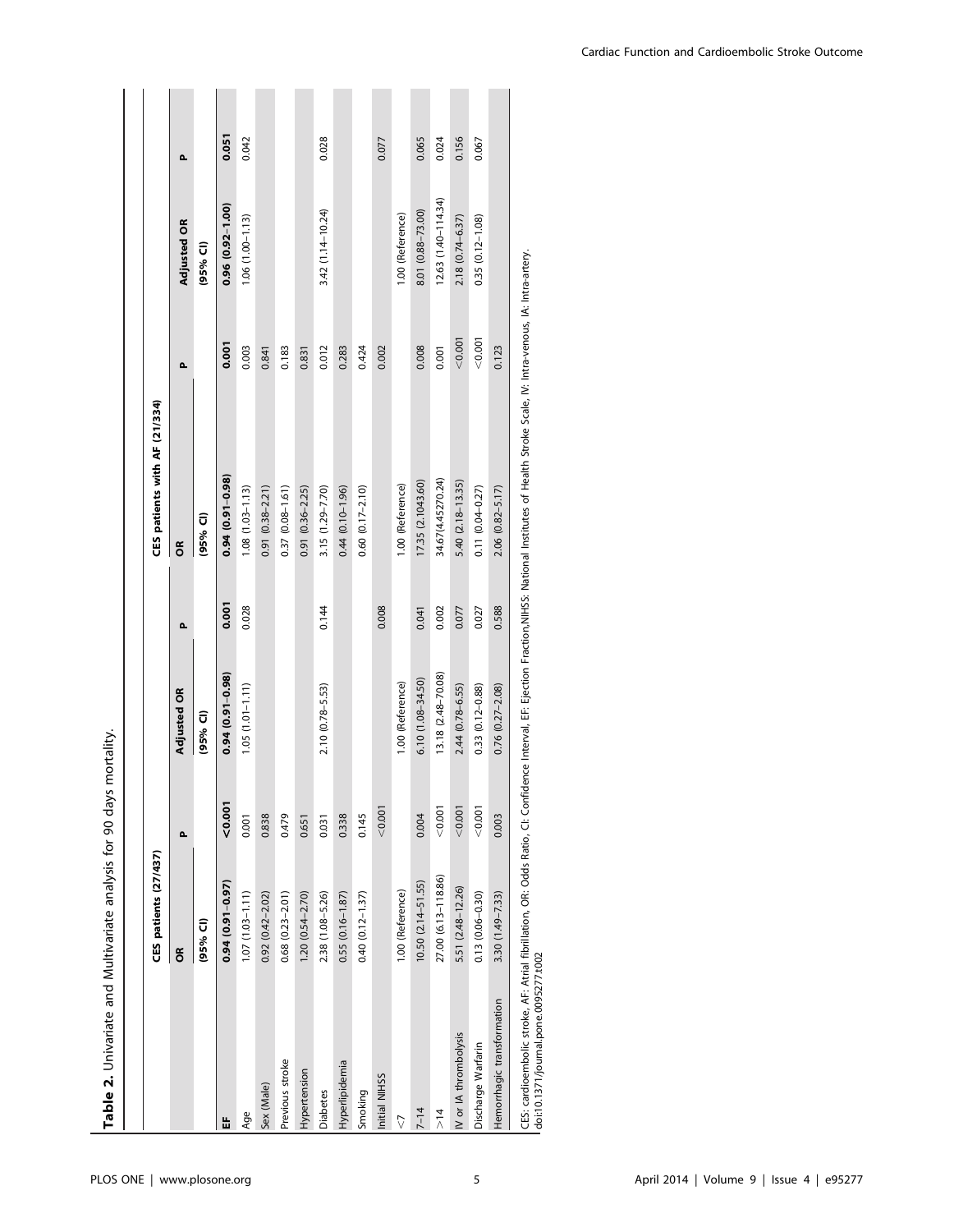Table 3. Multivariable model hazard ratios for long-term outcomes by EF compared with normal values.

|                        | Adjusted HR (95% CI) of long-term mortality |                             |
|------------------------|---------------------------------------------|-----------------------------|
|                        | <b>CES</b> patients                         | <b>CES patients with AF</b> |
| EF (1% increase in EF) | $0.97(0.96 - 0.99)$                         | $0.98(0.96 - 1.00)$         |
| $EF<$ 40%              | $2.61(1.64-4.17)$                           | $2.30(1.29 - 4.11)$         |
| EF 40~54%              | $1.65(0.97-2.81)$                           | $1.48(0.78 - 2.81)$         |
| EF 55~70%              | 1.00 (Reference)                            | 1.00 (Reference)            |

Adjusted for age, sex, history of stroke, hypertension, diabetes, dyslipidemia, smoking,

Admission NIHSS (<7, 7-14, >14), IV or IA thrombolysis,discharge warfarin, hemorrhagic transformation.

EF: Ejection Fraction, CES: cardioembolic stroke, AF: Atrial fibrillation, NIHSS: National Institutes of Health Stroke Scale,

IV: Intra-venous, IA: Intra-arterial.

doi:10.1371/journal.pone.0095277.t003

protective of long-term cumulative death. (Table 3, Table S3 in File S1).

Survival curves are illustrated in Figure 4. Patients with reduced EF ( $EF \leq 40\%$ ) had a significant higher mortality ( $HR$  2.61) than those with normal EF. Those with borderline EF  $(41 \sim 49\%)$  had tendency of higher mortality with a lower HR (HR 1.65, p-value 0.067). In the AF subgroup, decreased EF was associated with higher mortality, but with lower HR and less significance. Borderline EF was not associated with mortality. Increasing age and stroke severity were independent predictors of long-term mortality in both CES patient and AF subgroup. Smoking significantly increased mortality in the AF subgroup only.

(Table 3, Table S4 in File S1) The mortality data of 34 patients were missing among 136 patients who died. Among others, 38 (37.3%) had vascular death (fatal stroke with ICD code I60–64 or ischemic heart disease caused by myocardiac infarction with ICD code I21–34 as previously defined [19]). Patients with decreased EF had higher HR with vascular death (HR 3.54, p-value 0.003 in CES, HR 2.81, p-value 0.064 in AF subgroup).

## Discussion

Our results show an inverse relationship between EF and longterm cumulative mortality not only in CES patients, but also in the AF subgroup. About 11.7% of our patients had decreased EF



Figure 4. Kaplan-Meier curves of long-term mortality by EF groups in CES patients (A) and AF subgroup (B). Abbreviations: EF, Ejection fraction. CES: Cardioembolic stroke, AF: Atrial fibrillation.

doi:10.1371/journal.pone.0095277.g004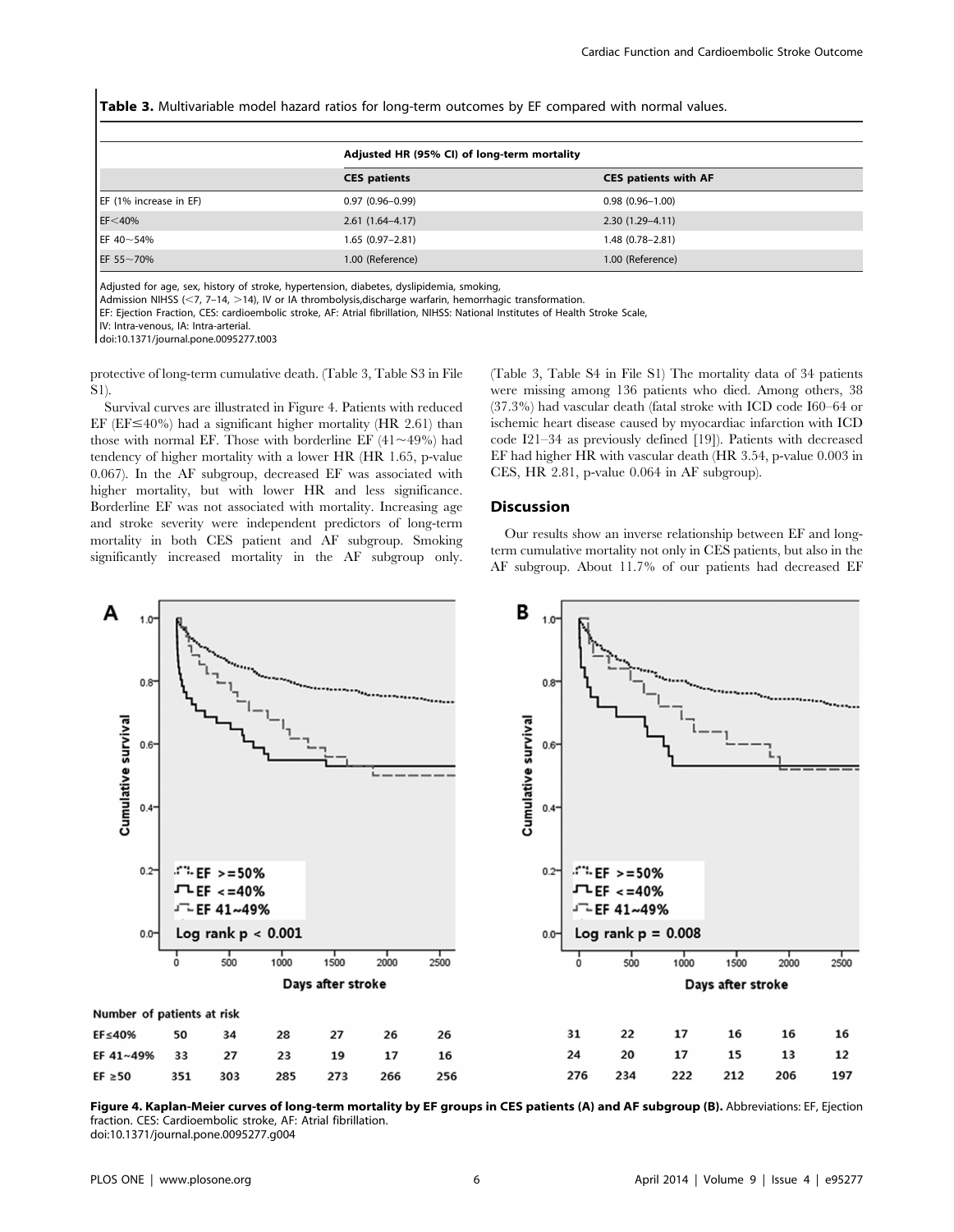$(EF \le 40\%)$ , which is higher than in previous reports (5% to 8%) [4,5]. Sources of CES were similar compared with previous studies. Decreased EF ( $EF \leq 40\%$ ) was an important predictor of mortality in patients with CES and in the AF subgroup. Borderline EF of  $41 \sim 49\%$  was a poorer predictor of mortality in CES patients and was not predictive of mortality in the AF subgroup. To the best of our knowledge, this is the first study evaluating the relationship of EF as a full spectrum on functional outcomes after CES.

Our data revealed a high association between EF and 90 days mortality which is in line with previous studies. Low EF was identified as an independent predictor of higher short-term mortality in some studies. In a single center study with 503 stroke patients, systolic HF (symptoms and signs of HF and  $EF < 50\%$ ) was independently associated with poor outcome (mRS from 3 to 6) in 90 days with an odds ratio of 3.01 [18]. In a study with 130 stroke patients who received thrombolysis, decreased EF (EF $<$ 40%) was independently associated with a higher 90-day mortality rate (OR 9.88) along with the clinical diagnosis of HF (OR 4.17) [5]. However, there are conflicting results with regard to the relationship between reduced EF and long-term mortality. A recent publication, evaluating stroke patients with  $EF \leq 35\%$  revealed low EF is an independent predictor of 1 year mortality along with increasing age, stroke severity and AF [6]. In contrast, in a study with 283 stroke patients with HF, cumulative mortality up to 10 years was not associated with low EF ( $EF < 40\%$ ), but with the severity of heart failure and stroke [4]. Although these studies evaluated a direct association between low EF and long-term mortality after stroke, they are limited by several factors. First, they included stroke patients with heterogenous subtypes. Those with lower EF may have a higher prevalence of CES, which can distort the true relationship between EF and poor outcome. CES is known to cause highest mortality and worst functional outcome [9,10]. Our study is unique evaluating patients with single stroke subtype. We found a significant relationship between EF and longterm cumulative mortality in patients with CES and notably in the subgroup with AF. Second, previous studies have arbitrary dichotomized the EF spectrum. There is a lack of consensus with regard to the cut-off value for defining decreased EF and various indicators (EF<40% [5], EF<50% [18], and EF<55% [16]) have been used as a criteria for reduced EF. Dichotomization of EF prevents us from evaluating EF as a whole, especially those with neither preserved nor decreased LVEF (Borderline EF) and can result in a biased outcome. We applied EF as both continuous and categorical variable to evaluate a true association between EF and outcome after CES and found a significant association even when possible covariates were adjusted. We also evaluated EF as a categorical variable to further evaluate the true relation between EF and stroke outcome. As expected, the association between reduced  $EF \leq 40\%$  and long-term mortality was high. Patients with borderline EF  $(41 \sim 49\%)$  showed a tendency of higher mortality than patients in the normal EF group, which was neglected in the previous studies. This reinforces the concept that lower EF is related with a higher mortality in CES. In the AF subgroup, decreased EF had a weaker association with long-term mortality compared with total CES patients. AF itself is known to cause greater disability and mortality in stroke patients [20,21]. In our study population, patients with AF had higher vascular risk burden

# References

and worse deficits than non-AF patients. Influence of AF may have masked the effect of lower EF on mortality. Nonetheless, it is important to note that low EF is an independent predictor of longterm mortality even in the AF subgroup.

There are several explanations for a poor outcome after stroke in patients with decreased cardiac function. Patients with decreased EF have elevated LV filling pressure, causing decreased stroke volume. Moreover, decreased EF impairs cerebrovascular reactivity, compromising cerebral autoregulation, eventually causing chronic cerebral hypoperfusion [22,23]. Some investigators explain that patients with low EF are complicated with other co-morbidities that increase atherosclerotic burden, though this was not significant in our study.

There are some limitations in our study. First, this study is a single-center study and our result has to be confirmed in other populations. Also Stroke recurrence was not evaluated in this study as a common complication among CES patients causing high mortality [2]. Although we included previous stroke as a covariate in the analysis, to document stroke recurrence after enrollment was impossible through registry data. Cause of death was not properly evaluated. Even though mortality data are partial, a higher HR of decreased EF on vascular mortality suggests more CES patients with decreased EF died due to vascular causes. In addition, baseline functional status was not considered in our study and the discharge mRS data were used as short-term outcome instead of the 3 months mRS. Other inevitable limitations are possible selection bias of a single center study and the possibility of missing confounding factors while applying multivariate logistic analysis.

# Conclusions

A strong association was found between lower EF and outcome after CES. As expected, decreased EF ( $EF \leq 40\%$ ) had a strong relationship with higher mortality. Patients with borderline EF (EF  $41 \sim 49\%$ ) showed a tendency of higher mortality which has not been evaluated in previous studies. This result was independent of patient age, sex, vascular risk factors, stroke severity, in-hospital management and hemorrhagic transformation. Moreover, we found associations in the subgroup of patients with AF, which are known to have higher mortality. No significant association was found between borderline EF and long-term mortality in the AF subgroup. Taken together, our study suggests the importance of echocardiographic evaluation in CES patients, even in patients with AF.

## Supporting Information

File S1 Contains Table S1, baseline characteristics by EF groups in CES. Table S2, etiology of CES. Table S3, adjusted hazard ratio for long-term mortality. Table S4, multivariable model hazard ratios for long-term outcomes. (DOC)

#### Author Contributions

Conceived and designed the experiments: JIB KHJ YDK JKR. Performed the experiments: JIB KHJ JMK. Analyzed the data: JIB JMK. Contributed reagents/materials/analysis tools: JIB JMK. Wrote the paper: JIB KHJ.

<sup>1.</sup> Appelros P, Nydevik I, Seiger Å, Terént A (2002) Predictors of Severe Stroke: Influence of Preexisting Dementia and Cardiac Disorders. Stroke 33: 2357– 2362.

<sup>2.</sup> Pullicino PM, Halperin JL, Thompson JLP (2000) Stroke in patients with heart failure and reduced left ventricular ejection fraction. Neurology 54: 288.